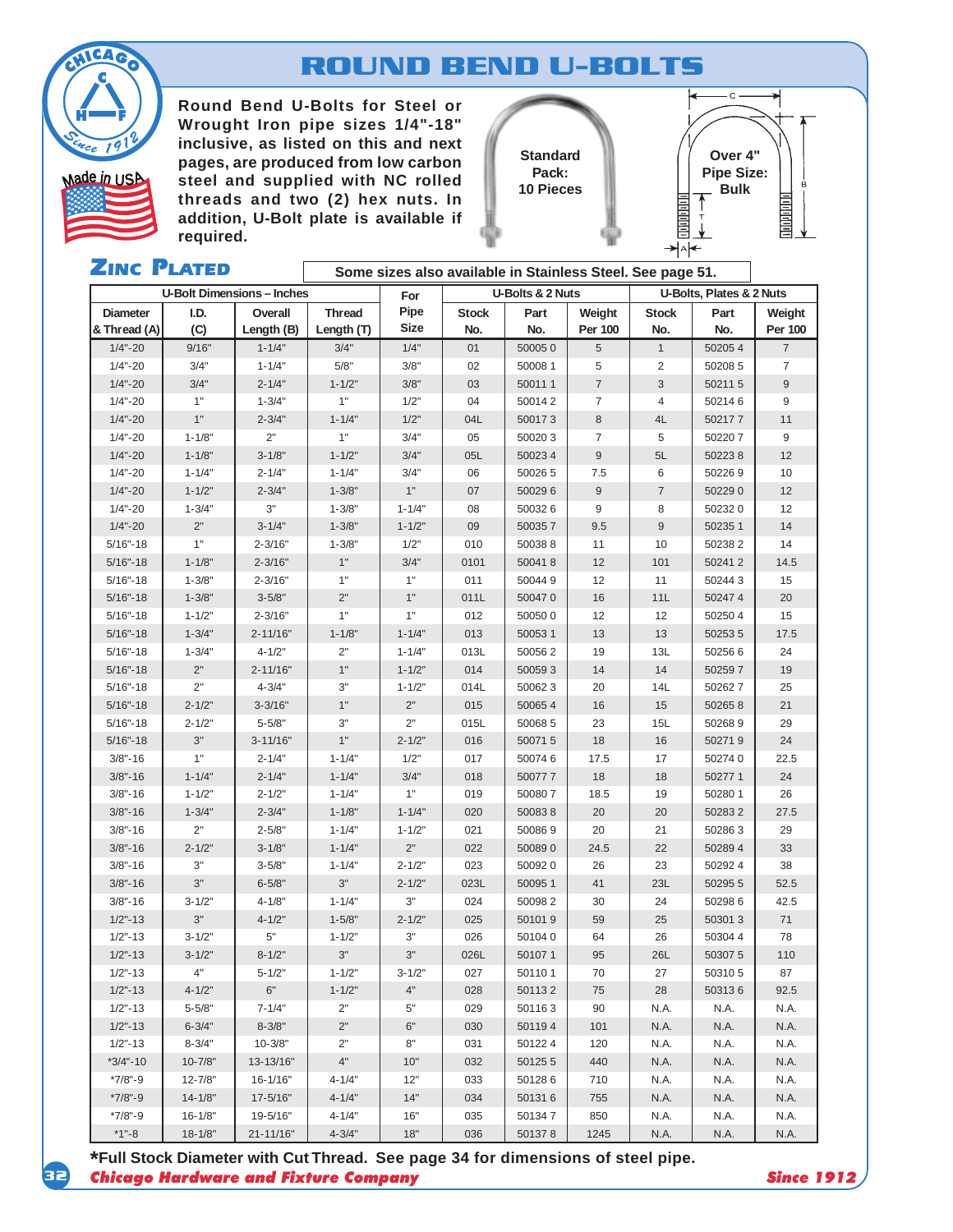# **ROUND BEND U-BOLTS**

**Zinc plated and hot galvanized finishes are standard. Other types of rust preventative coatings or self-colored (black) available on a special basis. Round, Square or "V" type U-Bolts to 1" diameter manufactured to specifications in both ferrous and non-ferrous metals.**

**Stock numbers followed by "L" denote long length u-bolts designed for use in applications requiring longer tangents.**

**See additional specifications and dimensions on the next page.**

### HOT GALVANIZED

**Some sizes also available in Stainless Steel. See page 51.**

|                 |             | <b>U-Bolt Dimensions-Inches</b> |               | For         | U-Bolts & 2 Nuts |        |                  | U-Bolts, Plates & 2 Nuts |         |                           |  |
|-----------------|-------------|---------------------------------|---------------|-------------|------------------|--------|------------------|--------------------------|---------|---------------------------|--|
| <b>Diameter</b> | I.D.        | Overall                         | <b>Thread</b> | Pipe        | <b>Stock</b>     | Part   | Weight           | <b>Stock</b>             | Part    | Weight                    |  |
| & Thread (A)    | (C)         | Length (B)                      | Length (T)    | <b>Size</b> | No.              | No.    | Per 100          | No.                      | No.     | Per 100                   |  |
| $1/4 - 20$      | 9/16"       | $1 - 1/4"$                      | 3/4"          | 1/4"        | 01HG             | 530057 | $\sqrt{5}$       | 1HG                      | 536059  | $\overline{\mathfrak{c}}$ |  |
| $1/4 - 20$      | 3/4"        | $1 - 1/4"$                      | 5/8"          | 3/8"        | 02HG             | 530088 | 5                | 2HG                      | 536080  | $\overline{7}$            |  |
| $1/4 - 20$      | 3/4"        | $2 - 1/4"$                      | $1 - 1/2"$    | 3/8"        | 03HG             | 530118 | $\overline{7}$   | 3HG                      | 536110  | $9\,$                     |  |
| $1/4 - 20$      | 1"          | $1 - 3/4"$                      | 1"            | 1/2"        | 04HG             | 530149 | 7                | 4HG                      | 536141  | 9                         |  |
| $1/4 - 20$      | 1"          | $2 - 3/4"$                      | $1 - 1/4"$    | 1/2"        | 04LHG            | 530170 | 8                | 4LHG                     | 536172  | 11                        |  |
| $1/4 - 20$      | $1 - 1/8"$  | 2"                              | 1"            | 3/4"        | 05HG             | 530200 | $\overline{7}$   | 5HG                      | 536202  | 9                         |  |
| $1/4 - 20$      | $1 - 1/8"$  | $3 - 1/8"$                      | $1 - 1/2"$    | 3/4"        | 05LHG            | 530231 | $\boldsymbol{9}$ | 5LHG                     | 536233  | 12                        |  |
| $1/4 - 20$      | $1 - 1/4"$  | $2 - 1/4"$                      | $1 - 1/4"$    | 3/4"        | 06HG             | 530262 | 7.5              | 6HG                      | 536264  | 10                        |  |
| $1/4 - 20$      | $1 - 1/2"$  | $2 - 3/4"$                      | $1 - 3/8"$    | $1"$        | 07HG             | 530293 | $9\,$            | 7HG                      | 536295  | 12                        |  |
| $1/4 - 20$      | $1 - 3/4"$  | 3"                              | $1 - 3/8"$    | $1 - 1/4"$  | 08HG             | 530323 | 9                | 8HG                      | 536325  | 12                        |  |
| $1/4 - 20$      | 2"          | $3 - 1/4"$                      | $1 - 3/8"$    | $1 - 1/2"$  | 09HG             | 530354 | 9.5              | 9HG                      | 536356  | 14                        |  |
| $5/16 - 18$     | 1"          | $2 - 3/16"$                     | $1 - 3/8"$    | 1/2"        | 010HG            | 530385 | 11               | 10HG                     | 536387  | 14                        |  |
| $5/16 - 18$     | $1 - 1/8"$  | $2 - 3/16"$                     | $1"$          | 3/4"        | 0101HG           | 530415 | 12               | 101HG                    | 536417  | 14.5                      |  |
| $5/16 - 18$     | $1 - 3/8"$  | $2 - 3/16"$                     | 1"            | 1"          | 011HG            | 530446 | 12               | 11HG                     | 536448  | 15                        |  |
| $5/16 - 18$     | $1 - 3/8"$  | $3 - 5/8"$                      | 2"            | 1"          | 011LHG           | 530477 | 16               | 11LHG                    | 536479  | 20                        |  |
| $5/16 - 18$     | $1 - 1/2"$  | $2 - 3/16"$                     | 1"            | 1"          | 012HG            | 530507 | 12               | 12HG                     | 536509  | 15                        |  |
| $5/16 - 18$     | $1 - 3/4"$  | $2 - 11/16"$                    | $1 - 1/8"$    | $1 - 1/4"$  | 013HG            | 530538 | 13               | 13HG                     | 536530  | 17.5                      |  |
| $5/16 - 18$     | $1 - 3/4"$  | $4 - 1/2"$                      | 2"            | $1 - 1/4"$  | 013LHG           | 530569 | 19               | 13LHG                    | 53656 1 | 24                        |  |
| $5/16 - 18$     | 2"          | $2 - 11/16"$                    | 1"            | $1 - 1/2"$  | 014HG            | 530590 | 14               | 14HG                     | 536592  | 19                        |  |
| $5/16 - 18$     | 2"          | $4 - 3/4"$                      | 3"            | $1 - 1/2"$  | 014LHG           | 530620 | 20               | 14LHG                    | 536622  | 25                        |  |
| $5/16 - 18$     | $2 - 1/2"$  | $3 - 3/16"$                     | 1"            | $2"$        | 015HG            | 530651 | 16               | 15HG                     | 536653  | 21                        |  |
| $5/16 - 18$     | $2 - 1/2"$  | $5 - 5/8"$                      | 3"            | 2"          | 015LHG           | 530682 | 23               | 15LHG                    | 536684  | 29                        |  |
| $5/16 - 18$     | 3"          | $3 - 11/16"$                    | 1"            | $2 - 1/2"$  | 016HG            | 530712 | 18               | 16HG                     | 536714  | 24                        |  |
| $3/8 - 16$      | 1"          | $2 - 1/4"$                      | $1 - 1/4"$    | 1/2"        | 017HG            | 530743 | 17.5             | 17HG                     | 536745  | 22.5                      |  |
| $3/8 - 16$      | $1 - 1/4"$  | $2 - 1/4"$                      | $1 - 1/4"$    | 3/4"        | 018HG            | 530774 | 18               | 18HG                     | 536776  | 24                        |  |
| $3/8 - 16$      | $1 - 1/2"$  | $2 - 1/2"$                      | $1 - 1/4"$    | 1"          | 019HG            | 530804 | 18.5             | 19HG                     | 536806  | 26                        |  |
| $3/8 - 16$      | $1 - 3/4"$  | $2 - 3/4"$                      | $1 - 1/8"$    | $1 - 1/4"$  | 020HG            | 530835 | 20               | 20HG                     | 536837  | 27.5                      |  |
| $3/8 - 16$      | 2"          | $2 - 5/8"$                      | $1 - 1/4"$    | $1 - 1/2"$  | 021HG            | 530866 | 20               | 21HG                     | 536868  | 29                        |  |
| $3/8 - 16$      | $2 - 1/2"$  | $3 - 1/8"$                      | $1 - 1/4"$    | 2"          | 022HG            | 530897 | 24.5             | 22HG                     | 536899  | 33                        |  |
| $3/8 - 16$      | $3"$        | $3 - 5/8"$                      | $1 - 1/4"$    | $2 - 1/2"$  | 023HG            | 530927 | 26               | 23HG                     | 536929  | 38                        |  |
| $3/8 - 16$      | 3"          | $6 - 5/8"$                      | 3"            | $2 - 1/2"$  | 023LHG           | 530958 | 41               | 23LHG                    | 536950  | 52.5                      |  |
| $3/8 - 16$      | $3 - 1/2"$  | $4 - 1/8"$                      | $1 - 1/4"$    | $3"$        | 024HG            | 530989 | 30               | 24HG                     | 53698 1 | 42.5                      |  |
| $1/2" - 13$     | 3"          | $4 - 1/2"$                      | $1 - 5/8"$    | $2 - 1/2"$  | 025HG            | 531016 | 59               | 25HG                     | 537018  | 71                        |  |
| $1/2" - 13$     | $3 - 1/2"$  | $5"$                            | $1 - 1/2"$    | $3"$        | 026HG            | 531047 | 64               | 26HG                     | 537049  | 78                        |  |
| $1/2" - 13$     | $3 - 1/2"$  | $8 - 1/2"$                      | $3"$          | $3"$        | 026LHG           | 531078 | 95               | 26LHG                    | 537070  | 110                       |  |
| $1/2" - 13$     | 4"          | $5 - 1/2"$                      | $1 - 1/2"$    | $3 - 1/2"$  | 027HG            | 531108 | 70               | 27HG                     | 537100  | 87                        |  |
| $1/2$ "-13      | $4 - 1/2"$  | $6"$                            | $1 - 1/2"$    | 4"          | 028HG            | 531139 | 75               | 28HG                     | 537131  | 92.5                      |  |
| $1/2 - 13$      | $5 - 5/8"$  | 7-1/4"                          | 2"            | 5"          | 029HG            | 531160 | 90               | N.A.                     | N.A.    | N.A.                      |  |
| $1/2" - 13$     | $6 - 3/4"$  | $8 - 3/8"$                      | 2"            | 6"          | 030HG            | 531191 | 101              | N.A.                     | N.A.    | N.A.                      |  |
| $1/2" - 13$     | $8 - 3/4"$  | $10 - 3/8"$                     | 2"            | 8"          | 031HG            | 531221 | 120              | N.A.                     | N.A.    | N.A.                      |  |
| $*3/4 - 10$     | $10 - 7/8"$ | 13-13/16"                       | $4"$          | 10"         | 032HG            | 531252 | 440              | N.A.                     | N.A.    | N.A.                      |  |
| $*7/8" - 9$     | $12 - 7/8"$ | $16 - 1/16"$                    | $4 - 1/4"$    | 12"         | 033HG            | 531283 | 710              | N.A.                     | N.A.    | N.A.                      |  |
| $*7/8" - 9$     | $14 - 1/8"$ | 17-5/16"                        | $4 - 1/4"$    | 14"         | 034HG            | 531313 | 755              | N.A.                     | N.A.    | N.A.                      |  |
| $*7/8" - 9$     | $16 - 1/8"$ | 19-5/16"                        | $4 - 1/4"$    | 16"         | 035HG            | 531344 | 850              | N.A.                     | N.A.    | N.A.                      |  |
| $*1 - 8$        | $18 - 1/8"$ | 21-11/16"                       | $4 - 3/4"$    | 18"         | 036HG            | 531375 | 1245             | N.A.                     | N.A.    | N.A.                      |  |

**\*Full Stock Diameter with Cut Thread**

*Chicago • Chino • Atlanta • Houston www.chicagohardware.com*



Made in USA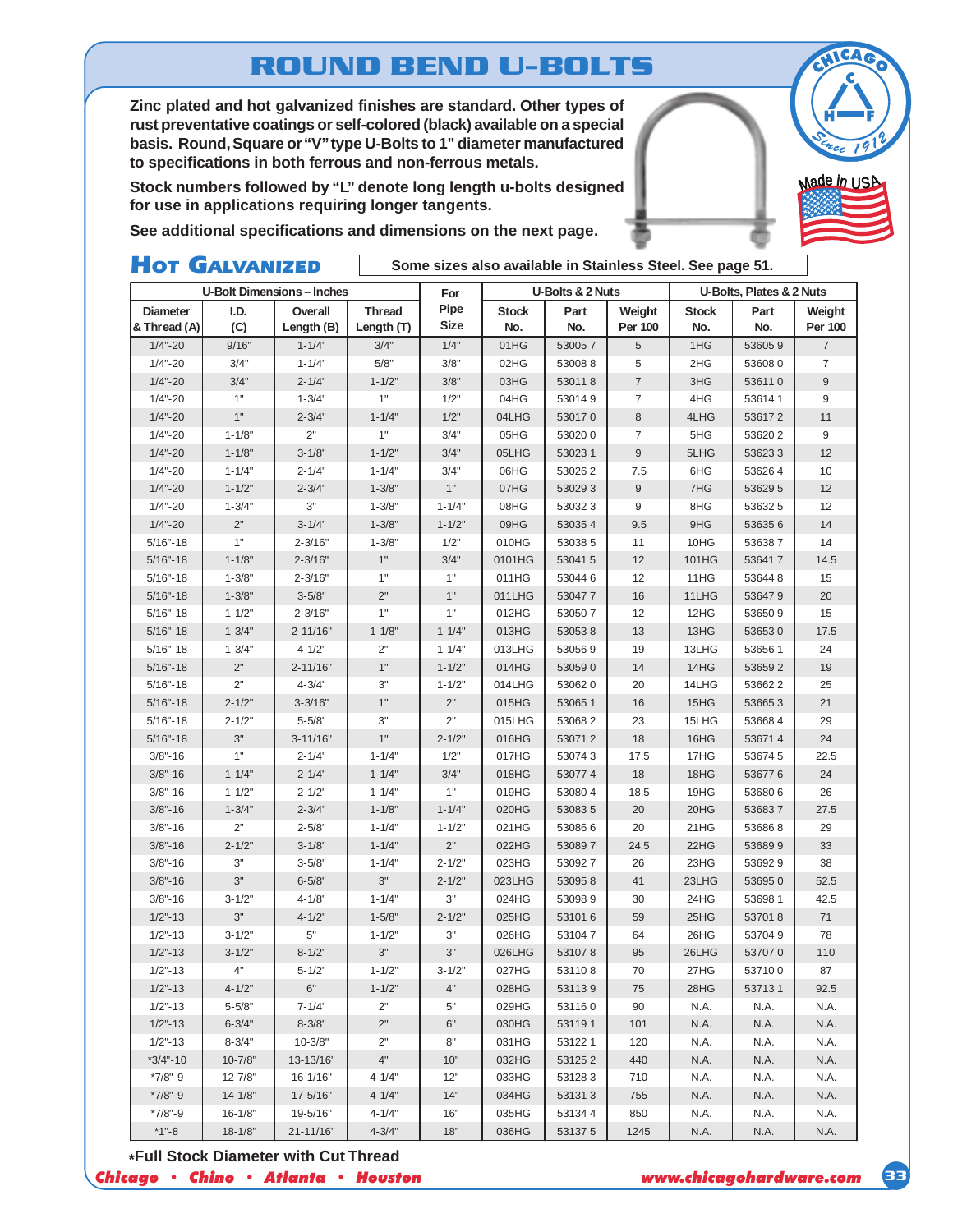



| nade in USA |  |
|-------------|--|
|             |  |
|             |  |
|             |  |

### ALUMINUM

|    |                                 | <b>U-Bolt Dimensions - Inches</b> |                       |                               | For                        |                     | U-Bolts & 2 Nuts |                          |
|----|---------------------------------|-----------------------------------|-----------------------|-------------------------------|----------------------------|---------------------|------------------|--------------------------|
|    | <b>Diameter</b><br>& Thread (A) | I.D.<br>(C)                       | Overall<br>Length (B) | <b>Thread</b><br>Length $(T)$ | <b>Pipe</b><br><b>Size</b> | <b>Stock</b><br>No. | Part<br>No.      | Weight<br><b>Per 100</b> |
|    | $1/4 - 20$                      | 3/4"                              | $1 - 1/4"$            | 5/8"                          | 3/8"                       | 02AL                | 600088           | 1.5                      |
|    | $1/4 - 20$                      | 1"                                | $1 - 3/4"$            | 1"                            | 1/2"                       | 04AL                | 600149           | 2                        |
|    | $1/4 - 20$                      | $1 - 1/8"$                        | 2"                    | 1"                            | 3/4"                       | 05AL                | 600200           | 2                        |
|    | $1/4 - 20$                      | $1 - 1/2"$                        | $2 - 3/4"$            | $1 - 3/8"$                    | 1"                         | 07AL                | 600293           | 3.5                      |
| ∓  | $1/4 - 20$                      | $1 - 3/4"$                        | 3"                    | $1 - 3/8"$                    | $1 - 1/4"$                 | 08AL                | 600323           | $\overline{4}$           |
|    | $1/4 - 20$                      | 2"                                | $3 - 1/4"$            | $1 - 3/8"$                    | $1 - 1/2"$                 | 09AL                | 600354           | 4                        |
|    | $5/16 - 18$                     | $1 - 3/8"$                        | $2 - 3/16"$           | 1"                            | 1"                         | 011AL               | 600446           | 5                        |
| B. | $5/16 - 18$                     | 2"                                | $2 - 11/16"$          | 1"                            | $1 - 1/2"$                 | 014AL               | 600590           | 5.2                      |
|    | $5/16 - 18$                     | $2 - 1/2"$                        | $3 - 3/16"$           | 1"                            | 2"                         | 015AL               | 600651           | 5.5                      |
|    | $3/8 - 16$                      | $1 - 1/2"$                        | $2 - 1/2"$            | $1 - 1/4"$                    | 1"                         | 019AL               | 600804           | 6.5                      |
|    | $3/8 - 16$                      | 2"                                | $2 - 5/8"$            | $1 - 1/4"$                    | $1 - 1/2"$                 | 021AL               | 600866           | $\overline{7}$           |
|    | $3/8 - 16$                      | $2 - 1/2"$                        | $3 - 1/8"$            | $1 - 1/4"$                    | 2"                         | 022AL               | 600897           | 7.1                      |
|    | $3/8 - 16$                      | $3 - 1/2"$                        | $4 - 1/8"$            | $1 - 1/4"$                    | 3"                         | 024AL               | 600989           | 10.5                     |
|    | $1/2 - 13$                      | $3 - 1/2"$                        | 5"                    | $1 - 1/2"$                    | 3"                         | 026AL               | 601047           | 22.5                     |
|    | $1/2$ "-13                      | $4 - 1/2"$                        | 6"                    | $1 - 1/2"$                    | 4"                         | 028AL               | 601139           | 27                       |
|    | $1/2 - 13$                      | $6 - 3/4"$                        | $8 - 3/8"$            | 2"                            | 6"                         | 030AL               | 601191           | 36                       |

**\*Full Stock Diameter with Cut Thread**

## DIMENSIONS OF WELDED AND SEAMLESS STEEL PIPE

| Pipe<br><b>Size</b> | <b>Outside</b><br><b>Diameter</b> |
|---------------------|-----------------------------------|
| 1/4"                | .540"                             |
| 3/8"                | .675"                             |
| 1/2"                | .840"                             |
| 3/4"                | 1.05"                             |
| 1"                  | 1.315"                            |
| $1 - 1/4"$          | 1.66"                             |
| $1 - 1/2"$          | 1.90"                             |
| 2"                  | 2.375"                            |
| $2 - 1/2"$          | 2.875"                            |
| 3"                  | 3.500"                            |
| $3 - 1/2"$          | 4.000"                            |
| 4"                  | 4.500"                            |
| 5"                  | 5.563"                            |
| 6"                  | 6.625"                            |
| 8"                  | 8.625"                            |
| 10"                 | 10.750"                           |
| 12"                 | 12.750"                           |
| 14"                 | 14.000"                           |
| 16"                 | 16.000"                           |
| 18"                 | 18.000"                           |





### **U-BOLT PLATES**

**U-Bolt plates are low carbon cold rolled steel with rounded edges and zinc plated or hot galvanized finish. Plate holes are punched "on centers" of corresponding size U-Bolt and identified by stock numbers.**

| Dimensions - Inches                 |       |        |  |  |  |  |  |
|-------------------------------------|-------|--------|--|--|--|--|--|
| For U-Bolt Diameter   Gauge   Width |       |        |  |  |  |  |  |
| $1/4"$ and $5/16"$                  | .078" | .750"  |  |  |  |  |  |
| $3/8"$ and $1/2"$                   | .109" | 1.000" |  |  |  |  |  |

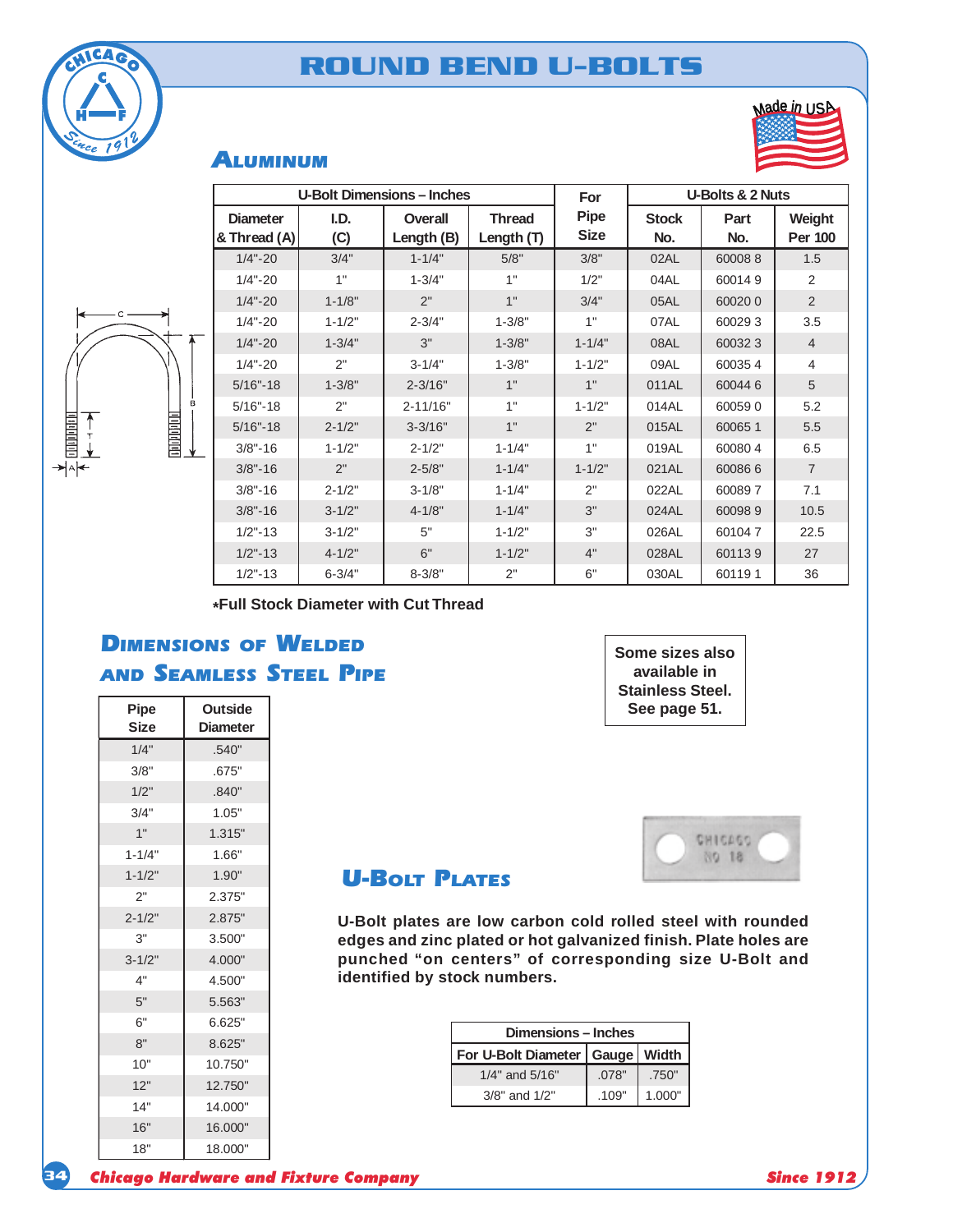|                     |             |                     | A               | C                      | в                       | T                       |                | Weight Per 100     |
|---------------------|-------------|---------------------|-----------------|------------------------|-------------------------|-------------------------|----------------|--------------------|
| <b>Stock</b><br>No. | Part<br>No. | Pipe<br><b>Size</b> | <b>Diameter</b> | <b>Inside</b><br>Width | <b>Inside</b><br>Length | <b>Thread</b><br>Length | U-Bolt<br>Only | U-Bolt &<br>4 Nuts |
| $LT-B$              | 514606      | 1/2"                | $1/4 - 20$      | 7/8"                   | $2 - 15/16"$            | $2 - 1/2"$              | 6              | 9                  |
| LT-C                | 514651      | 3/4"                | $1/4 - 20$      | $1 - 1/8"$             | $3 - 3/16"$             | $2 - 1/2"$              | 7              | 10                 |
| LT-D                | 514705      | 1"                  | $1/4 - 20$      | $1 - 3/8"$             | $3 - 7/16"$             | $2 - 1/2"$              | 8              | 11                 |
| $LT-1$              | 515054      | 1/2"                | $3/8 - 16$      | 15/16"                 | 3"                      | $2 - 3/8"$              | 17.5           | 24                 |
| $LT-2$              | 515108      | 3/4"                | $3/8 - 16$      | $1 - 1/8"$             | $3 - 5/16"$             | $2 - 3/8"$              | 19             | 25.5               |
| $LT-3$              | 515153      | 1"                  | $3/8 - 16$      | $1 - 3/8"$             | $3 - 7/16"$             | $2 - 3/8"$              | 20             | 26.5               |
| $LT-4$              | 515207      | $1 - 1/4"$          | $3/8 - 16$      | $1 - 11/16"$           | $3 - 23/32"$            | $2 - 3/8"$              | 21.5           | 28                 |
| $LT-5$              | 515252      | $1 - 1/2"$          | $3/8" - 16$     | 2"                     | 4"                      | $2 - 1/2"$              | 23.5           | 30                 |
| $LT-6$              | 515306      | 2"                  | $3/8 - 16$      | $2 - 7/16"$            | $4 - 7/16"$             | $2 - 1/2"$              | 26.5           | 33                 |
| $LT-7$              | 515351      | $2 - 1/2"$          | $1/2" - 13$     | $2 - 15/16"$           | $5 - 7/32"$             | 3"                      | 57             | 71                 |
| $LT-8$              | 515405      | 3"                  | $1/2" - 13$     | $3 - 9/16"$            | $5 - 3/4"$              | 3"                      | 62             | 77                 |
| $LT-9$              | 515450      | $3 - 1/2"$          | $1/2" - 13$     | $4 - 1/16"$            | $6 - 1/4"$              | 3"                      | 68             | 82                 |
| $LT-10$             | 515504      | 4"                  | $1/2" - 13$     | 4-9/16"                | $6 - 3/4"$              | 3"                      | 74             | 89                 |
| $LT-11$             | 515559      | 5"                  | $1/2" - 13$     | $5 - 5/8"$             | 7-13/16"                | 3"                      | 86             | 101                |
| $LT-12$             | 515603      | 6"                  | $5/8" - 11$     | $6 - 3/4"$             | $9 - 1/2"$              | $3 - 3/4"$              | 167            | 194.5              |
| $LT-13$             | 515658      | 8"                  | $5/8" - 11$     | $8 - 3/4"$             | $11 - 1/8"$             | $3 - 3/4"$              | 196            | 223.5              |
| $LT-14$             | 515702      | 10"                 | $3/4 - 10$      | $10 - 7/8"$            | 13-13/16"               | 4"                      | 440            | 460                |

### Zinc Plated U-Bolts With 4 Nuts

# **Zinc Plated**



## HOT GALVANIZED U-BOLTS WITH 4 NUTS

|                     |             |                     | A               | C<br>в                 |                         | т                       |                | Weight Per 100     |
|---------------------|-------------|---------------------|-----------------|------------------------|-------------------------|-------------------------|----------------|--------------------|
| <b>Stock</b><br>No. | Part<br>No. | Pipe<br><b>Size</b> | <b>Diameter</b> | <b>Inside</b><br>Width | <b>Inside</b><br>Length | <b>Thread</b><br>Length | U-Bolt<br>Only | U-Bolt &<br>4 Nuts |
| LT-BHG              | 531658      | 1/2"                | $1/4 - 20$      | 7/8"                   | $2 - 15/16"$            | $2 - 1/2"$              | $\overline{7}$ | 9                  |
| LT-CHG              | 531757      | 3/4"                | $1/4 - 20$      | $1 - 1/8"$             | $3 - 3/16"$             | $2 - 1/2"$              | 8              | 10                 |
| LT-DHG              | 531801      | 1"                  | $1/4 - 20$      | $1 - 3/8"$             | $3 - 7/16"$             | $2 - 1/2"$              | 9              | 11                 |
| $LT-1$ HG           | 53205 1     | 1/2"                | $3/8 - 16$      | 15/16"                 | 3"                      | $2 - 3/8"$              | 17.5           | 24                 |
| LT-2 HG             | 532105      | 3/4"                | $3/8" - 16$     | $1 - 1/8"$             | $3 - 5/16"$             | $2 - 3/8"$              | 19             | 25.5               |
| LT-3 HG             | 532150      | 1"                  | $3/8" - 16$     | $1 - 3/8"$             | $3 - 7/16"$             | $2 - 3/8"$              | 20             | 26.5               |
| $LT-4HG$            | 532204      | $1 - 1/4"$          | $3/8" - 16$     | $1 - 11/16"$           | $3 - 23/32"$            | $2 - 3/8"$              | 21.5           | 28                 |
| LT-5 HG             | 532259      | $1 - 1/2"$          | $3/8" - 16$     | 2"                     | 4"                      | $2 - 1/2"$              | 23.5           | 30                 |
| LT-6 HG             | 532303      | 2"                  | $3/8" - 16$     | $2 - 7/16"$            | $4 - 7/16"$             | $2 - 1/2"$              | 26.5           | 33                 |
| LT-7 HG             | 532358      | $2 - 1/2"$          | $1/2" - 13$     | 2-15/16"               | $5 - 7/32"$             | 3"                      | 57             | 71                 |
| LT-8 HG             | 532402      | 3"                  | $1/2" - 13$     | $3 - 9/16"$            | $5 - 3/4"$              | 3"                      | 62             | 77                 |
| LT-9 HG             | 532457      | $3 - 1/2"$          | $1/2" - 13$     | $4 - 1/16"$            | $6 - 1/4"$              | 3"                      | 68             | 82                 |
| <b>LT-10 HG</b>     | 53250 1     | 4"                  | $1/2" - 13$     | 4-9/16"                | $6 - 3/4"$              | 3"                      | 74             | 89                 |
| <b>LT-11 HG</b>     | 532556      | 5"                  | $1/2" - 13$     | $5 - 5/8"$             | 7-13/16"                | 3"                      | 86             | 101                |
| <b>LT-12 HG</b>     | 532600      | 6"                  | $5/8" - 11$     | $6 - 3/4"$             | $9 - 1/2"$              | $3 - 3/4"$              | 167            | 194.5              |
| <b>LT-13 HG</b>     | 532655      | 8"                  | $5/8" - 11$     | $8 - 3/4"$             | $11 - 1/8"$             | $3 - 3/4"$              | 196            | 223.5              |
| <b>LT-14 HG</b>     | 532709      | 10"                 | $3/4 - 10$      | $10 - 7/8"$            | 13-13/16"               | 4"                      | 440            | 460                |

**Some sizes also available in Stainless Steel. See page 52.**